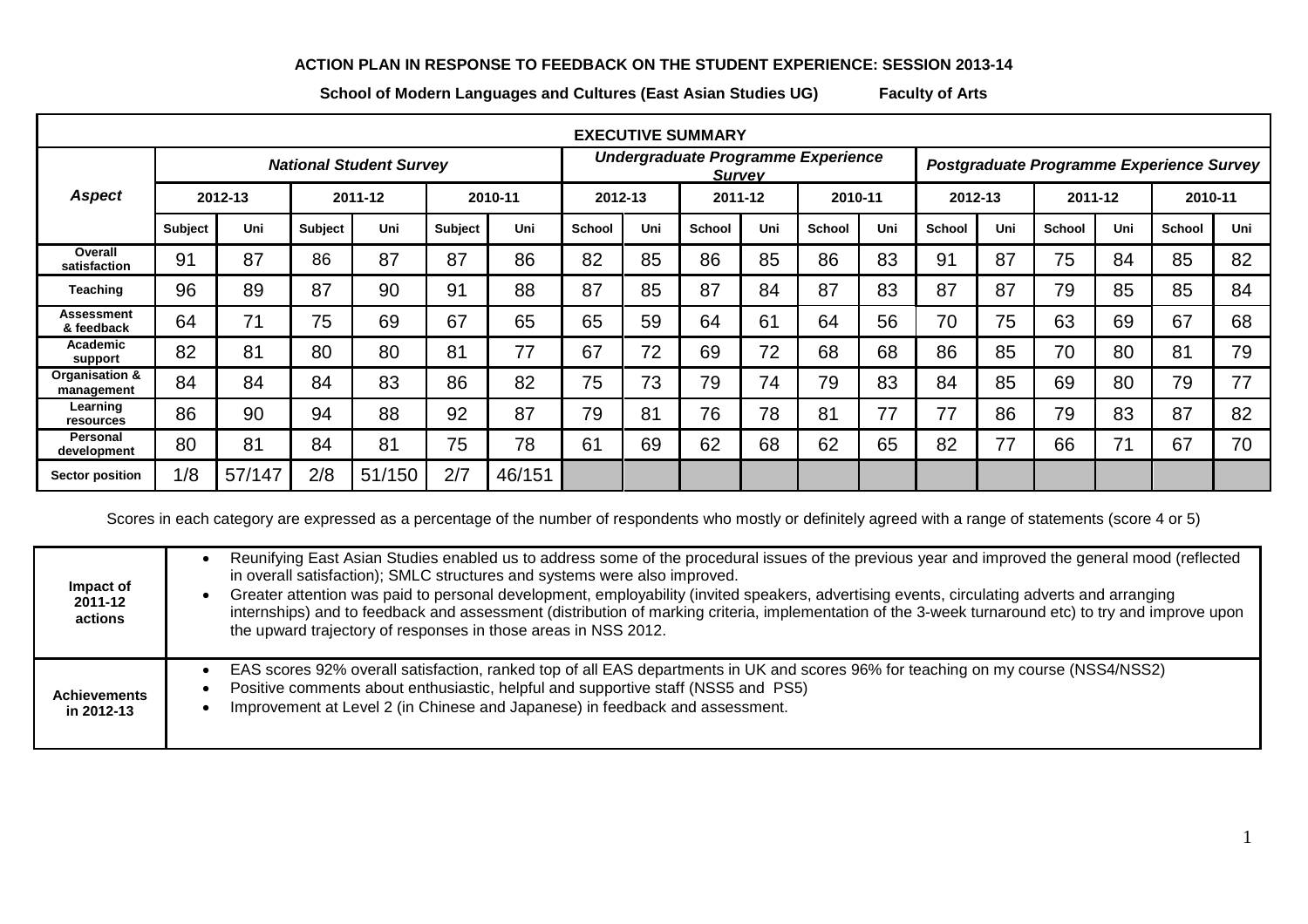| <b>Main actions</b><br>for 2013-14                                               | Clarify feedback mechanisms to students at beginning of semester(s) and post on VLE – ie how and when feedback is given; and to staff (reiterate 3<br>week rule, reiterate importance of semester 2 feedback week)<br>Encourage more use of office hours by students for interim feedback on any aspect of their work (advertise office hours more widely eg on VLE)<br>Improve quality of feedback: review feedback forms (language and studies), introduce more verbal feedback (seen as more effective than just<br>written feedback), share good practice (eg one-on-one essay tutorials; feedback on written essay plans); review nature of exam feedback – consider<br>introduction of exam feedback sheets; ensure feedback is provided at end of year (not via pigeon holes;<br>Discuss with School best way of distributing feedback to Level 2 JH students on term abroad<br>(As part of curriculum review) consider nature of assessments, in particular essays and when they are assessed (esp. for Level 2 students; earlier<br>assessment and feedback in the year will help to build confidence and develop skills). |
|----------------------------------------------------------------------------------|-------------------------------------------------------------------------------------------------------------------------------------------------------------------------------------------------------------------------------------------------------------------------------------------------------------------------------------------------------------------------------------------------------------------------------------------------------------------------------------------------------------------------------------------------------------------------------------------------------------------------------------------------------------------------------------------------------------------------------------------------------------------------------------------------------------------------------------------------------------------------------------------------------------------------------------------------------------------------------------------------------------------------------------------------------------------------------------------------------------------------------------|
| Summary of<br>student<br>involvement in<br>the production of<br>this Action Plan | Discussion in Student Staff Forum of NSS and PSS responses, in particular debate about feedback and assessment;<br>Students invited to send further ideas about how to improve performance eg in areas such as feedback and personal development to Subject<br>Leader and Programme Managers<br>Draft Action Plan to be sent to members of SSF for comment and suggestions                                                                                                                                                                                                                                                                                                                                                                                                                                                                                                                                                                                                                                                                                                                                                          |

## **ACTION PLAN IN RESPONSE TO FEEDBACK ON THE STUDENT EXPERIENCE: SESSION 2013-14**

**School of Modern Languages and Cultures (East Asian Studies UG) Faculty of Arts**

| <b>Aspect</b>                     | Progress with actions in response to 2011-12<br>feedback and indication of impact                                                                                                                                                                                          | Issues raised in 2012-13 feedback                                                                                                                                                                                                                                                                                                    | Planned response in 2013-14                                                                                                                                                       |  |  |  |
|-----------------------------------|----------------------------------------------------------------------------------------------------------------------------------------------------------------------------------------------------------------------------------------------------------------------------|--------------------------------------------------------------------------------------------------------------------------------------------------------------------------------------------------------------------------------------------------------------------------------------------------------------------------------------|-----------------------------------------------------------------------------------------------------------------------------------------------------------------------------------|--|--|--|
| Overall<br>satisfaction           | Increase of +6 to 92% overall satisfaction,<br>$\bullet$<br>reflecting reunification of EAS and a more<br>positive mood throughout the unit.                                                                                                                               | Despite high levels of satisfaction with teaching, the<br>results for feedback and assessment and learning<br>resources suffered this year.                                                                                                                                                                                          | Prioritise feedback and assessment<br>Undertake curriculum review across EAS<br>incorporating student feedback from NSS,<br>PS, and SSF meetings.                                 |  |  |  |
| Teaching                          | Remains our strongest area, increasing again<br>$\bullet$<br>this year to 96% satisfaction rate                                                                                                                                                                            | Overall positive comments about enthusiastic<br>teaching and the level of expertise; problem areas<br>tend to focus on feedback (see below).                                                                                                                                                                                         | Continue to provide excellent teaching<br>Address feedback issues (below)<br>$\bullet$                                                                                            |  |  |  |
| <b>Assessment</b><br>and feedback | Overall an increase in this category at Level<br>$\bullet$<br>2 (PS4) eg +14 increase in responses on<br>prompt and detailed feedback; +24 on<br>feedback helping to clarify (Chinese JH and<br>SH) and for Japanese (+17 and +33 on<br>prompt feedback and clarification) | Problems with lack of consistency in feedback,<br>feedback seen as too slow, vague and general; lack<br>of understanding of marking criteria.<br>Drop in response rate for assessment<br>arrangements and marking for both Chinese and<br>Japanese (comments indicate that students don't<br>understand how papers have been marked) | Clarify marking criteria and explanation of<br>assessment/marking<br>Improve quality of feedback - both verbal<br>and written, ensure students understand how<br>they can improve |  |  |  |